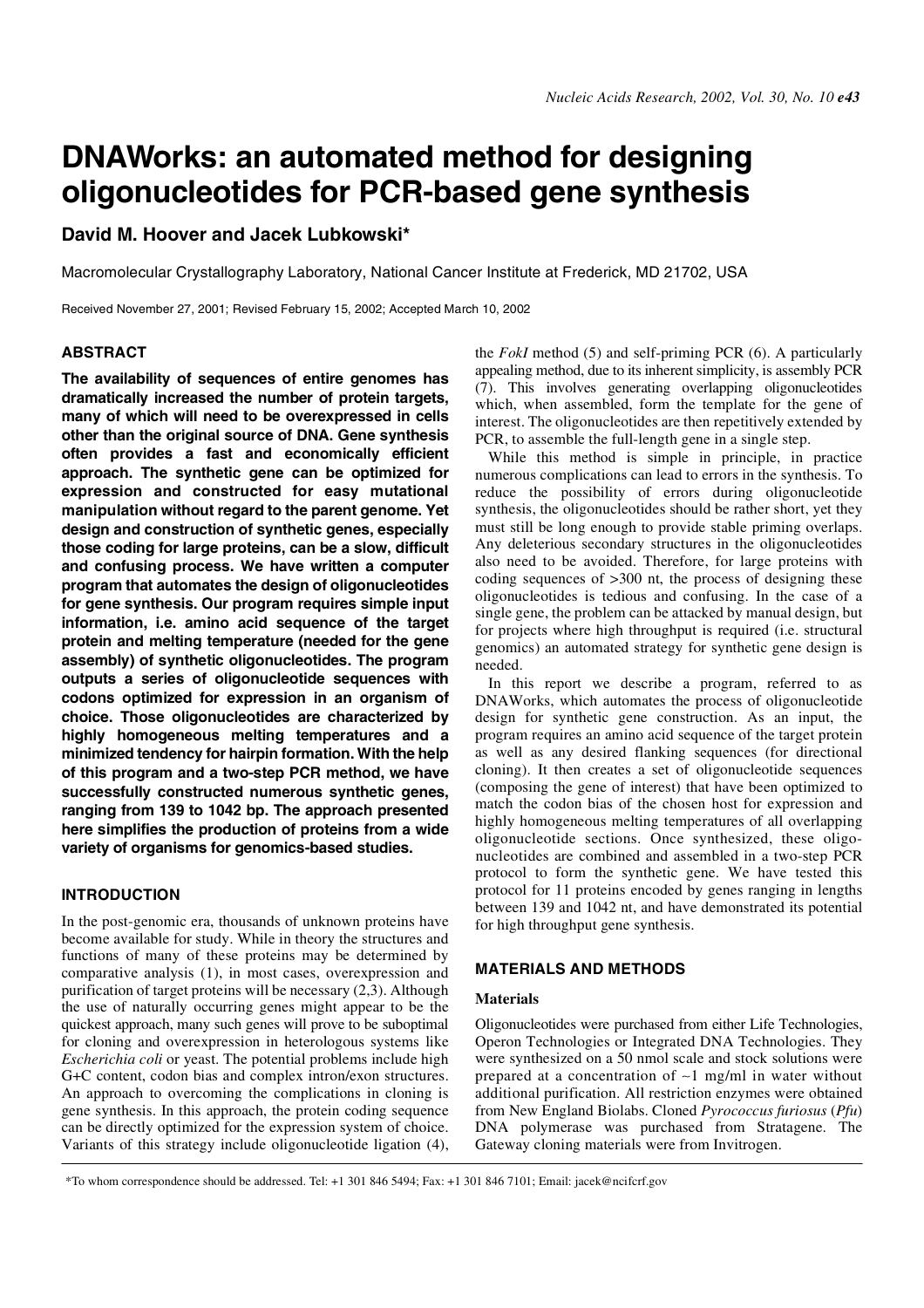

Figure 1. Outline of DNAWorks. Sections of equal melting temperature are delineated by shading, while oligonucleotides are outlined. During the optimization, silent mutations can be generated, as shown by nucleotides in bold, as well as shifts of section boundaries.

#### **Target proteins**

Amino acid sequences for the following proteins were obtained from GenBank: human CC-chemokine CCL27, also known as CTACK/ALP/ILC (hCCL27) (8–11), viral interleukin-8 (vIL-8) (12), lettuce mosaic virus protease (LPP) (13), potato virus A protease (PPP) (14), murine monocyte chemoattractant protein-5 (mMCP-5) (15), human monocyte chemoattractant protein-4 (hMCP-4) (16), a double mutant (T10C, S33C) of human lymphotactin (hLT) (17), human β-defensin-1 (hBD1) (18), -2 (hBD2) (19), -3 (hBD3) (20), and the chemokine receptor human CXCR4 (hCXCR4) (21).

## **Programming**

The source code of DNAWorks was written in FORTRAN90 using Compaq Visual Fortran Professional Edition 6.1.0 (www.compaq.com/fortran/index.html). All executables were tested on a PC with a 650 MHz Pentium III processor running Windows 2000.

## **Program outline**

DNAWorks was created with the idea of simplicity of use and moderate flexibility necessary to suit most common scenarios of designing the synthetic genes. The overall scheme of the input and output for the program is shown in Figure 1. To begin, several parameters used during the optimization of the resulting oligonucleotide sequences need to be defined. These parameters include melting temperature (currently limited to be within 58–70°C), the codon optimization scheme (explained below), the target genome [currently limited to *E.coli* class II genes, or those that are expressed at high levels during exponential growth, as determined by the factorial correspondence analysis (22)], and whether or not the program will check for and eliminate hairpins that may form within individual oligonucleotides. Codon frequencies, or the percent that a particular codon is used by the chosen organism to code for an amino acid, are read from an external text file that can be easily modified. Codon optimization represents the stringency in allowing only those codons equal to or greater than a threshold frequency to be used during optimization; for example, a value of 20 allows only codons of frequency 20% or higher to be used. However, to allow for optimization the program will always include codons with the highest and second highest frequencies. Thus, at a frequency value of 50, 18 of 20 amino acids (from *E.coli*) will be coded for by two codons each.

A protein sequence is input to DNAWorks, which then reverse-translates the protein sequence into a series of highestfrequency codons for the organism chosen. The sequence can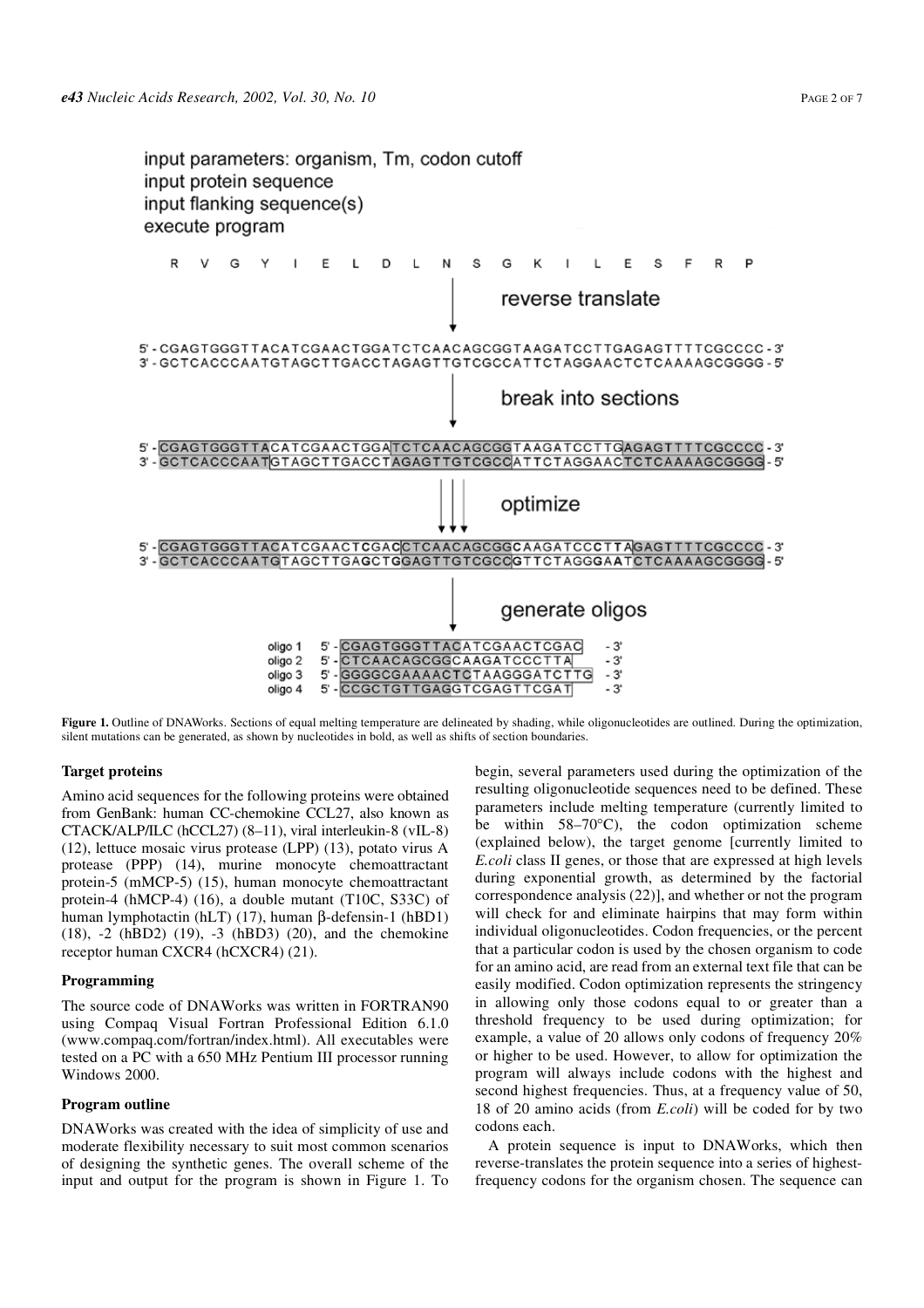be entered either manually or as a file in FASTA or simple text format. Any desired flanking sequences can then be input and incorporated into the synthetic sequence. Flanking sequences for Gateway cloning (*attB1* and *attB2*) and short flanking sequences containing *Nde*I and *Bam*HI sites for cloning into pET vectors are presented automatically in the program as choices for the user. All sequences and changes in codon usage are updated both in the onscreen output and in the logfile.

Once the input information is entered and confirmed, the optimization algorithm is executed. At the beginning of its course, the back-translated initial sequence of the synthetic gene is divided into an odd number of contiguous sections, which are characterized by near-equal melting temperatures. Algorithms used to calculate the oligonucleotide melting temperatures are based on the nearest-neighbor model (23). A score is then assigned to each section on the basis of codon frequency, hairpin formation (within each oligonucleotide), and deviations from the desired melting temperature and size. The possibility of hairpin formation is determined by comparison of oligonucleotide sequences for individual sections and the sequences of reverse complements for adjacent sections. The number, length, composition (G+C content) and relative position of matches between those sequences is used for calculating the 'hairpin-formation' score. The scores associated with deviations of melting temperatures and sizes of individual sections beyond the input tolerances are calculated using a parabolic function. This approach restrains the values for those parameters from drifting too far from the numbers requested in the input. The overall score for a synthetic sequence is the sum of scores for all individual sections. In the ideal case, in which only the highest frequency codons are utilized, when the possibility of hairpin formation is eliminated, and all sections are characterized by requested (uniform) size and melting temperature, the score would be zero. Typically, there are multiple possibilities for the positions of sections within a sequence, due to the variability of the unpaired end lengths; therefore, all possible arrangements of sections within a gene sequence are tested, and the set of sections characterized by the lowest score is used as the initial sequence subjected to optimization. The results of the calculations as well as several diagnostic parameters are provided in the form of a logfile, created at the time of the program execution.

The coding (non-flanking) region of the synthetic sequence is then subjected to optimization. Because of the high number of possible sequences (assuming just two possible codons per amino acid residue, a protein consisting of 100 residues can be encoded by 2100 different genes), we employed a stochastic method of optimization (a variant of a simulated annealing algorithm), rather than a deterministic one like steepest gradient (24). Two primary benefits of this strategy are its robustness against premature termination as a result of entrapment in local minima, and time efficiency. Silent mutations of individual residues are created within the gene by randomly swapping codons with others from the available pool of codons for that residue. The choice of residues to be mutated is made based on their local section scores, and therefore residues residing within sections of high individual scores are more likely to be mutated than those residing within lower scoring sections. During each optimization step, the boundaries of sections are also redefined. The number of mutations as well as

changes in the section sizes during each step diminish as the optimization process progresses (i.e. a parameter called 'temperature' in the simulated annealing protocol decreases). At the end of every step, the score is recalculated for each section, resulting in a new overall score for the entire sequence. If the overall score improves (decreases), the sequence is kept; otherwise, the choice between the new and the old sequences is controlled by the Boltzman distribution for a particular 'temperature' parameter, allowing worse scores at higher 'temperatures' while at low 'temperatures' only sequences with improved overall scores are accepted. When no further improvements of the overall score are obtained within a predefined number of trials (automatically determined by the program, depending on the size of the sequence), the output is generated and the program terminates. The initial and final synthetic gene sequences, a list of optimized oligonucleotide sequences, along with the scores for each section from both the initial and final sequence, are generated and written out.

#### **Gene assembly and amplification**

The assembly of the synthetic gene from component oligonucleotides was performed according to a previously described protocol (7); therefore, we are outlining only its general steps. Equal volumes of oligonucleotide solutions (each at a concentration of ∼1 mg/ml) were mixed together and diluted with water to a final concentration of ∼1 ng/µl for each oligonucleotide. The oligonucleotide mixture was diluted 5-fold with the PCR solution. The final concentrations of components were 0.2 ng/ $\mu$ l for each oligonucleotide, 20 mM for Tris–HCl (pH 8.8), 10 mM for KCl, 10 mM for  $(NH_4)_2SO_4$ , 6 mM for  $MgSO_4$ , 0.1%  $(v/v)$ for Triton X-100, 0.1 mg/ml for bovine serum albumin, 0.2 mM for each dNTP and 2.5 U for *Pfu* polymerase. The PCR protocol for gene assembly began with one 5 min denaturation step of 95°C, during which the polymerase was added to avoid any possible mispriming ('hot start' PCR). This step was followed by 25 cycles of a denaturation temperature 95°C for 30 s, a variable annealing temperature (dependent on the melting temperature chosen in the program) for 30 s and an extension temperature of 72°C for 1.5 min. The last step in this protocol was an incubation cycle at 72°C for 10 min. For gene amplification, 1 µl of the mixture resulting from the gene assembly reaction was used as the template, with the outermost oligonucleotides used as primers. The PCR protocol for gene amplification was essentially the same as gene assembly, except that the annealing temperature was raised to 62°C.

#### **Cloning and sequencing**

The synthetic gene fragments, purified by gel extraction, were either integrated into the vector pDONR201 using the Gateway cloning system (Invitrogen) or digested with appropriate restriction endonucleases and ligated into the vector pAED4 (25). The ligation products were transformed into DH5α *E.coli* cells and selected for on LB plates with 50 µg/ml ampicillin (when ligated into pAED4) or 35 µg/ml kanamycin (when integrated into pDONR201). The plasmids isolated were screened by either restriction digest analysis or PCR using primers complementary to vector sequences flanking the synthetic gene, and plasmids containing the gene of interest were sequenced in both the forward and reverse directions.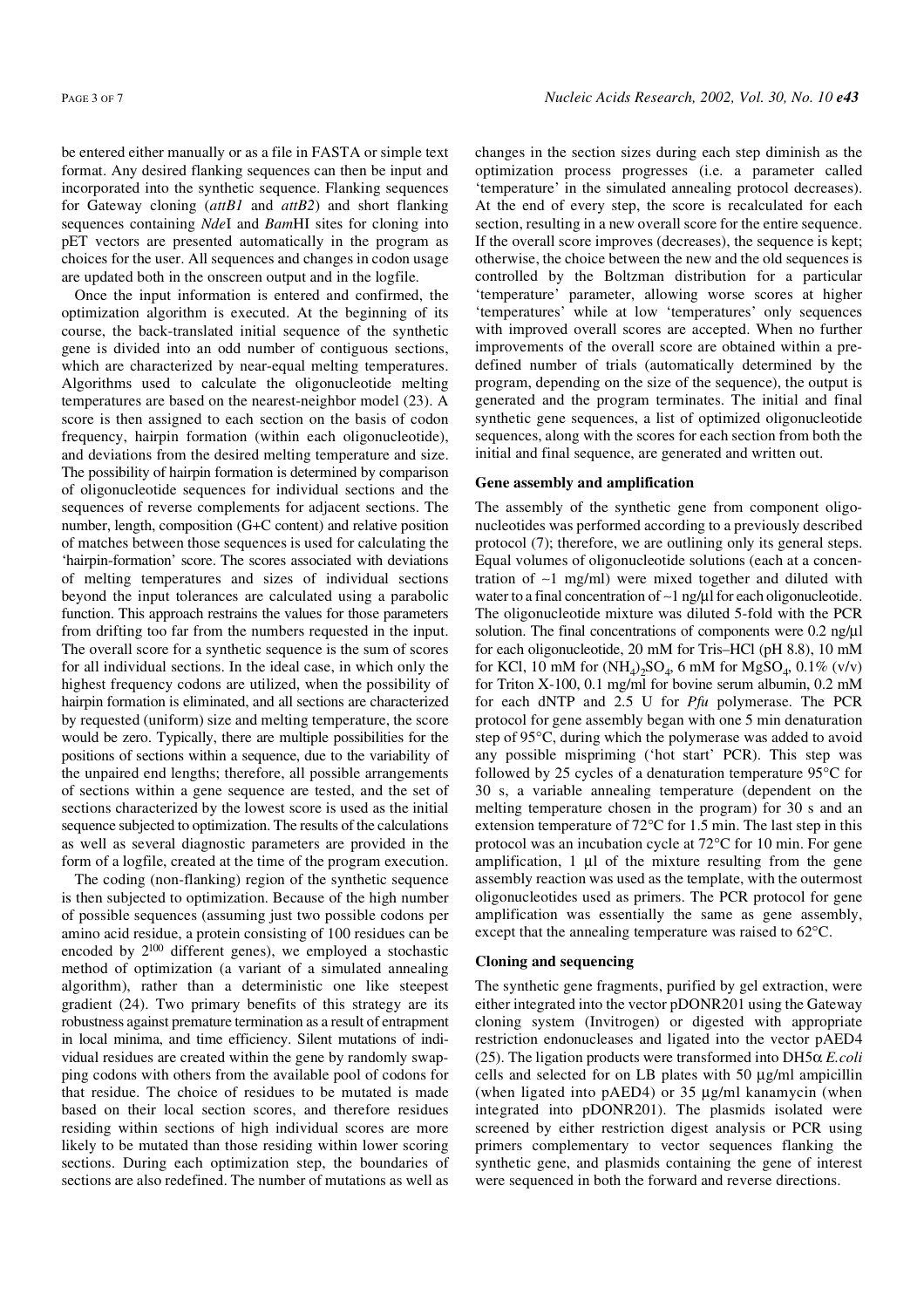**Table 1.** Synthetic gene data

| Gene       | Gene length<br>(bp) | Average $T_m$<br>(min, max)<br>$(^{\circ}C)$ | No. of<br>oligonucleotides | Average<br>oligonucleotide<br>length (nt) |
|------------|---------------------|----------------------------------------------|----------------------------|-------------------------------------------|
| hBD1       | 139                 | 60(55, 62)                                   | 6                          | 40                                        |
| hBD2       | 154                 | 62(57, 64)                                   | 10                         | 37                                        |
| hBD3       | 166                 | 52 (49, 54)                                  | 10                         | 32                                        |
| $hMCP-4$   | 300                 | 56 (53, 66)                                  | 12                         | 38                                        |
| mMCP-5     | 330                 | 65 (60, 69)                                  | 14                         | 44                                        |
| hCCL27     | 351                 | 64 (59, 72)                                  | 16                         | 42                                        |
| HLT        | 360                 | 64 (61, 68)                                  | 16                         | 42                                        |
| $VIL-8$    | 365                 | 58 (55, 60)                                  | 18                         | 36                                        |
| LPP        | 756                 | 56 (50, 59)                                  | 46                         | 32                                        |
| <b>PPP</b> | 771                 | 58 (51, 64)                                  | 40                         | 38                                        |
| hCXCR4     | 1042                | 67 (54, 72)                                  | 44                         | 47                                        |

#### **RESULTS**

#### **Program output and testing**

Sequences of mature target proteins were obtained from GenBank and used as input for DNAWorks. For each protein, the program was executed with various combinations of melting temperature and codon frequency restraints in order to generate a synthetic sequence characterized by the lowest score. Whereas not all codons present in the resulting synthetic gene are of the highest frequency, due to the simultaneous optimization of other parameters, we found that only a small fraction of suboptimal frequency codons was utilized. The sets of calculated oligonucleotides were crosschecked using the program GCG (26) to verify the uniformity of melting temperatures across all oligonucleotides, the propensity to form hairpins, and the correctness of the sequences. The melting temperatures calculated by DNAWorks and GCG were found to differ by no more than 4°C. These differences are within the errors seen for nearest-neighbor predictive models (27). No stable hairpins were detected and all sequences correctly coded for the desired protein sequence. Table 1 shows the melting temperatures averaged over all overlaps as well as lengths of individual oligonucleotides for each of the tested genes.

Besides the clock frequency of the central processing unit, the execution time of DNAWorks is dependent on the length of the sequence to be optimized. The calculation time for a 200 bp sequence is ∼5 min, while for 1000 bp it approaches ∼15 min, when the program is executed on a PC with a 650 MHz Pentium III processor. Consequently, for an average protein of approximately 200–300 amino acids, the set of oligonucleotides with overlap melting temperatures between 58 and 65°C can be generated within 1–2 h using a typical personal computer.

#### **Gene synthesis**

The procedure for synthesizing genes is relatively fast and streamlined, with the most laborious step being the solubilization of lyophilized oligonucleotides. Although the initial step of gene assembly may result in a spectrum of incorrect products, in all cases tested by us the final gene amplification reaction gave rise to a dominant single band of the correct size as shown by gel electrophoresis (Fig. 2). This dramatic improvement is likely due to the fact that only a very small population of the assembly products contains the outermost sequences in a productive arrangement, and that this population is dominated by the correct assembly. The synthetic genes were cloned either directly into the expression vector pAED4 using *Nde*I and *Bam*HI sites, or indirectly through the Gateway donor vector pDONR201 (for sequencing) and then into pAED4 as an *Nde*I/*Bam*HI fragment. With the aid of the Gateway cloning system, ∼90–95% of the screened transformants cloned contained the correct size insert and could be subjected to sequencing. Thus, using the Gateway system, the gene can be made, cloned into an expression vector, and subjected to sequencing within 2 days. Otherwise, the gene must be digested and then ligated before being transformed, adding an additional day for ligation and transformation. Once cloned, between 60 and 90% of the screened transformants cloned contained the correct size insert and could be subjected to sequencing.

All screened plasmids were sequenced in both the forward and reverse direction, and an error in gene synthesis was verified only if it occurred in both directions. This eliminated any false negatives due to inaccurate sequencing runs. All errors seen were either single nucleotide deletion, single nucleotide insertion or mismatch mutations. As shown in Table 2, deletion and mismatch mutations dominated, with only one insertion mutation found in hLT. The overall ratio of correct sequences to total sequences is ∼2/3. The overall rate of error incorporation is 1.8 errors per 1000 bases sequenced, with the worst case being mMCP-5 with five errors per 1000 bases sequenced.

While correct sequences for most of the synthetic genes were found after sequencing enough clones, two genes required additional work to obtain the final product. Two clones of LPP were sequenced, and deletions were found on one end of the first gene and on the other end of the second gene. The presence of a unique restriction site between the two deletions allowed the correct halves to be digested and combined to form a correct complete gene. Three clones of hLT were sequenced and errors were found in each of the plasmids. Because the quality of the sequencing chromatograms was much better for the plasmid with a single insertion, correction of this clone by site-directed PCR using the original oligonucleotides was attempted. The resulting plasmids still contained the original insertion, therefore new oligonucleotides were synthesized and used for site-directed PCR. This corrected the insertion and resulted in the final synthetic gene. However, it should be pointed out that only a small number of clones (two for LPP, three for hLT) were sequenced; screening a larger number of clones may have uncovered an error-free sequence.

# **DISCUSSION**

A large-scale, high-throughput means of generating numerous proteins depends dramatically on robust, reliable and routine methods of cloning genes and expressing proteins. An approach utilizing synthetic genes presents an attractive option. The strategy described in this report, utilizing the appropriate computer software, minimizes the effort involved in designing oligonucleotides used for PCR-based gene synthesis. In many cases, the time required between identification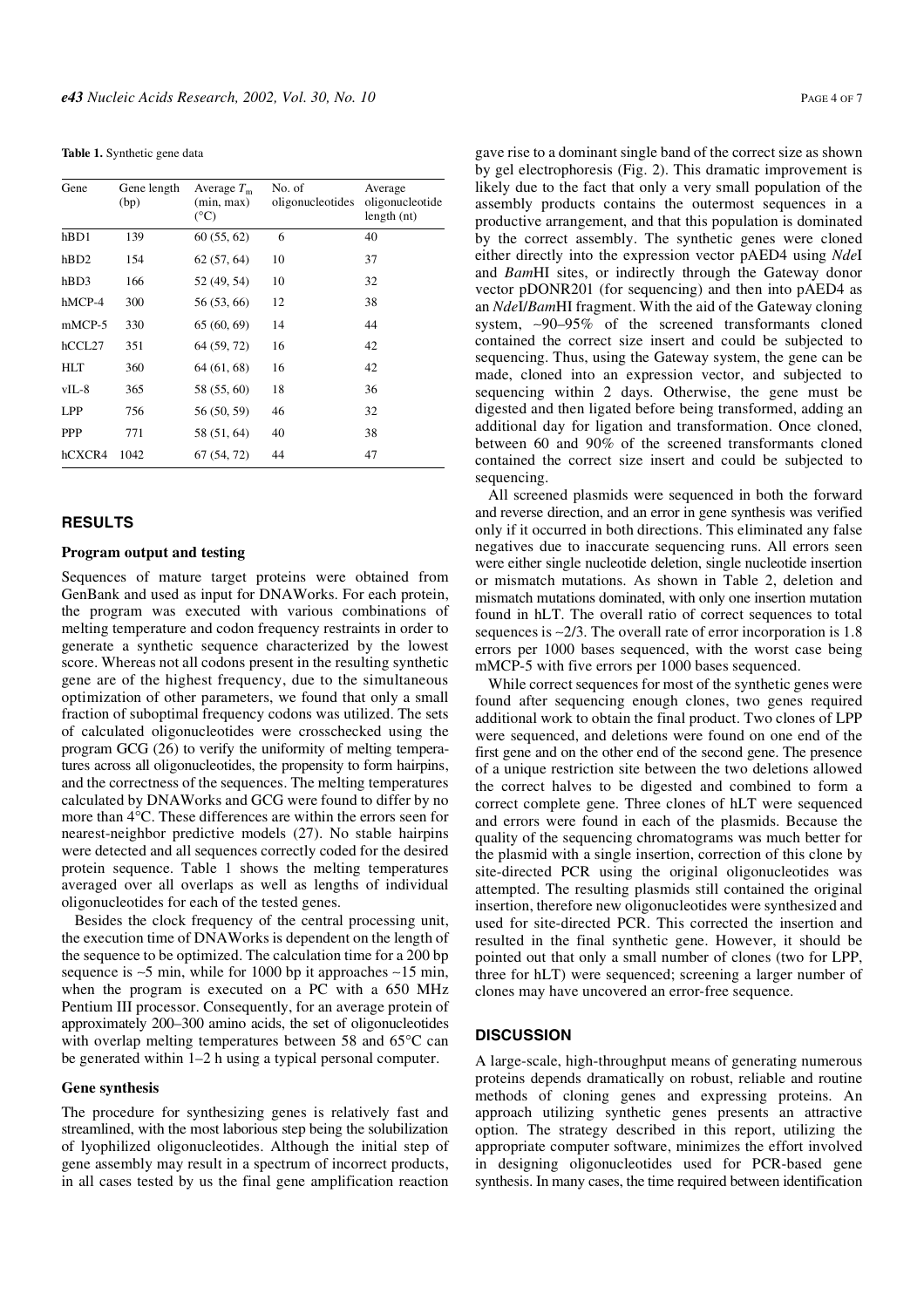

**Figure 2.** (**A**) Agarose gel electrophoresis of the gene assembly and (**B**) gene amplification products for selected genes hBD3, hCCL27, vIL-8, PPP and hCXCR4. The PCR protocol for gene amplification is as described in Materials and Methods. The annealing temperatures during the gene amplification reactions were as follows: hBD3, 54°C; hCCL27, 58°C; vIL-8, 55°C; PPP, 54°C; hCXCR4, 58°C.

| Gene       | Correct/<br>total <sup>a</sup> | No. of<br>deletions | No. of<br>insertions | No. of<br>mismatches cloneb | Errors/        | Total bp<br>sequenced <sup>c</sup> | Errors/kb <sup>d</sup> |
|------------|--------------------------------|---------------------|----------------------|-----------------------------|----------------|------------------------------------|------------------------|
| hBD1       | 3/5                            | $\overline{2}$      | $\Omega$             | 1                           | 0.6            | 695                                | 4.3                    |
| hBD2       | 3/3                            | $\mathbf{0}$        | $\mathbf{0}$         | $\overline{0}$              | $\overline{0}$ | 462                                | $\mathbf{0}$           |
| hBD3       | 8/8                            | $\Omega$            | $\Omega$             | $\Omega$                    | $\overline{0}$ | 1328                               | $\mathbf{0}$           |
| $hMCP-4$   | 3/5                            | 2                   | $\Omega$             | 2                           | 0.8            | 1500                               | 2.7                    |
| $mMCP-5$   | 1/3                            | 1                   | $\mathbf{0}$         | $\overline{4}$              | 1.67           | 990                                | 5.1                    |
| hCCL27     | 1/2                            | $\Omega$            | $\Omega$             | 1                           | 0.5            | 702                                | 1.4                    |
| hLT(mut)   | 0/3 <sup>e</sup>               | 1                   | 1                    | 1                           | $\mathbf{1}$   | 1080                               | 2.8                    |
| $VIL-8$    | 3/5                            | $\overline{2}$      | $\Omega$             | 2                           | 0.8            | 1825                               | 2.2                    |
| <b>LPP</b> | 0/2 <sup>e</sup>               | $\overline{2}$      | $\Omega$             | $\mathbf{0}$                | 1              | 1512                               | 1.3                    |
| <b>PPP</b> | 1/1                            | $\Omega$            | $\Omega$             | $\overline{0}$              | $\Omega$       | 771                                | $\mathbf{0}$           |
| hCXCR4     | 1/1                            | $\Omega$            | $\Omega$             | $\Omega$                    | $\Omega$       | 1140                               | $\mathbf{0}$           |
| Average    | 63%                            |                     |                      |                             | 0.58           |                                    | 1.8                    |

#### **Table 2.** Error analysis data

a The ratio of synthetic gene clones verified as correct by sequencing to the total number of clones sequenced.

b The total number of errors (single nucleotide deletion, insertion or mismatch mutations) divided by the total number of clones sequenced.

The sum of base pairs sequenced for a set of clones.

d The total number of errors divided by the sum of base pairs sequenced.

e The correct gene was generated using additional methods. See text for details.

of a protein sequence and obtaining an expression product can be as short as 1 week. Unfortunately, protein expression is strongly dependent on post-translational events. Thus, although the synthetic gene is optimized for expression, the yield of any particular protein may vary considerably.

The frequency of nucleotide errors is largely dependent on the quality of the oligonucleotides, rather than the fidelity of the polymerase. In published results of *Pfu* fidelity assays (28), it was found that 0.42% of transformants were *lacI¯* after amplifying the *lacI* gene within a 1.9 kb *Eco*RI fragment.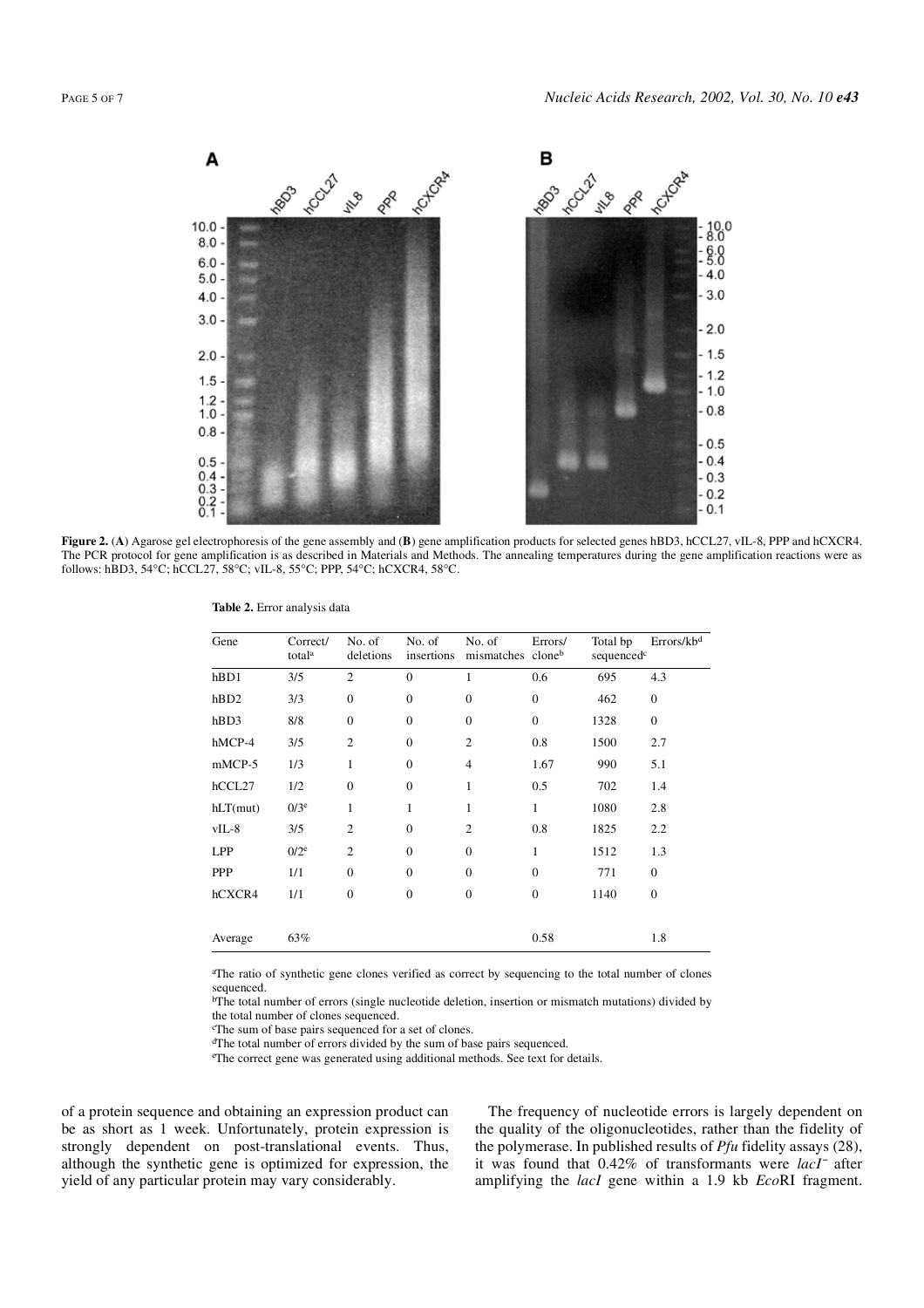Assuming that within this fragment there are 349 sensitive nucleotides in the *lacI* gene which, when mutated, would cause the *lacI* gene product to become non-functional, it can be estimated that under standard operating conditions, *Pfu*-mediated PCR will minimally give rise to approximately 0.012 errors per kilobase of cloned PCR product  $[(0.0042 \times 1000)/349]$ . Because errors could occur outside the sensitive sites without affecting *lacI* activity, a better estimate of total errors (both silent and destructive mutations) would be approximately 5.4 times higher, 0.065 errors per kilobase of cloned PCR product. The overall error rate seen from the data presented in Table 2 is 1.8 errors per kilobase of sequenced synthetic gene product, 32 times higher than that estimated from PCR-mediated errors alone.

Theoretically, the likelihood of incorporating errors into oligonucleotides increases with the size of the oligonucleotides, and therefore the lengths of synthetic oligonucleotides were kept to a minimum. However, there was little correlation between the average size of the oligonucleotides and the frequency of error generation. Also, there is little correlation with the length of the gene and the number of errors. As shown with the hCXCR4 and PPP genes, longer genes did not contain any errors, while shorter genes, such as mMCP-5 and hLT, contained multiple errors per clone. Thus, we find that random sequence errors introduced during oligonucleotide synthesis depend mostly on the quality of the synthetic source, and not systematically from either the length of the oligonucleotides or the number of oligonucleotides needed for the synthetic gene.

Because most of the synthetic gene is constructed from two overlapping oligonucleotide chains, it is highly unlikely that the same error will occur in complementary oligonucleotides. Thus, any error that does arise in a single oligonucleotide has at most a 50% chance of being incorporated into the synthetic gene. Interestingly, in our experiments insertion errors occurred with the lowest frequency. Deletion and mismatch errors seemed to be dominant and arose in most of the transformants. This is probably due to the technical process of oligonucleotide synthesis. Most of the errors could be overcome by either screening a larger number of transformants or correcting the mistakes by site-directed mutagenesis performed on the original 'faulty' genes. However, for longer genes it might be best to correct multiple deletion errors by resynthesis of the oligonucleotides.

Mispriming (oligonucleotides priming at unintended sites) could arise in specific cases. In the genes investigated here, no mispriming was found. The use of longer oligonucleotides, at the expense of increasing errors, should minimize mispriming, allowing full gene synthesis in a single step. Based on our experience, we suggest that the oligonucleotide overlap melting temperatures should be set to at least 58°C and can be raised to as much as 70°C to minimize mispriming. Combining longer oligonucleotide overlaps and 'touchdown' PCR (29) can help eliminate mispriming. However, proteins containing multiple repeats of amino acid sequences would produce highly similar DNA sequences, increasing the chance of mispriming. In such cases, it would be beneficial to screen for possible mispriming before synthesizing the oligonucleotides. At present, this feature is not available in DNAWorks, but will be incorporated into future versions. However, possible mispriming can be analyzed with several other available software tools. Although the assembly protocol works relatively well for small genes (shorter than ∼500 bp), in the case of longer genes some problems begin to arise. In such cases, PCR mispriming could become more prevalent, as reported in other studies (30,31). These problems can be overcome by dividing the gene synthesis into regions of 200–300 nt, and then amplifying the gene from combined purified gene fragments with the outer primers.

Overall, once the synthetic gene is designed using DNAWorks and the oligonucleotides are synthesized, it should take 3–4 days to clone the gene and submit for sequencing. Based on the results described here, from six initial transformants at least one of these clones will have the correct sequence. Several features, currently not implemented in DNAWorks, will likely increase the utility of this program. Among these are the ability to insert restriction sites within the sequence to facilitate restriction analysis and mutagenesis work on a particular gene, and monitoring long-range repeats to minimize mispriming in large genes (currently mispriming can be avoided by breaking the gene assembly step into smaller steps). The availability of a wider range of other multiple cloning system flanking sequences would give the user flexibility in cloning the synthetic gene directly from the PCR product. These and other extensions will be incorporated into future versions of DNAWorks.

The executable version of DNAWorks for Windows can be downloaded from the website http://mcl1.ncifcrf.gov/ lubkowski.html.

## **ACKNOWLEDGEMENTS**

We would like to acknowledge Dr David Waugh, Dr Howard Peters and Rachel Kapust for their support and suggestions. This research was sponsored in part by the Intramural AIDS Targeted Antiviral Program of the Office of the Director, National Institutes of Health (J.L.).

## **REFERENCES**

- 1. Bork,P., Dandekar,T., Diaz-Lazcoz,Y., Eisenhaber,F., Huynen,M. and Yuan,Y. (1998) Predicting function: from genes to genomes and back. *J. Mol. Biol.*, **283**, 707–725.
- 2. Baxter,S.M. and Fetrow,J.S. (2001) Sequence- and structure-based protein function prediction from genomic information. *Curr. Opin. Drug Discov. Dev.*, **4**, 291–295.
- 3. Gerlt,J.A. and Babbitt,P.C. (2000) Can sequence determine function? *Genome Biol.*, **1**, 1–10.
- 4. Heyneker,H.L., Shine,J., Goodman,H.M., Boyer,H.W., Rosenberg,J., Dickerson,R.E., Narang,S.A., Itakura,K., Lin,S. and Riggs,A.D. (1976) Synthetic lac operator DNA is functional *in vivo*. *Nature*, **263**, 748–752.
- 5. Mandecki,W. and Bolling,T.J. (1988) FokI method of gene synthesis. *Gene*, **68**, 101–107.
- 6. Dillon,P.J. and Rosen,C.A. (1990) A rapid method for the construction of synthetic genes using the polymerase chain reaction. *Biotechniques*, **9**, 298, 300.
- 7. Stemmer,W.P., Crameri,A., Ha,K.D., Brennan,T.M. and Heyneker,H.L. (1995) Single-step assembly of a gene and entire plasmid from large numbers of oligodeoxyribonucleotides. *Gene*, **164**, 49–53.
- 8. Morales,J., Homey,B., Vicari,A.P., Hudak,S., Oldham,E., Hedrick,J., Orozco,R., Copeland,N.G., Jenkins,N.A., McEvoy,L.M. *et al.* (1999) CTACK, a skin-associated chemokine that preferentially attracts skinhoming memory T cells. *Proc. Natl Acad. Sci. USA*, **96**, 14470–14475.
- 9. Broxmeyer,H.E., Kim,C.H., Cooper,S.H., Hangoc,G., Hromas,R. and Pelus,L.M. (1999) Effects of CC, CXC, C, and CX3C chemokines on proliferation of myeloid progenitor cells, and insights into SDF-1-induced chemotaxis of progenitors. *Ann. N. Y. Acad. Sci.*, **872**, 142–162.